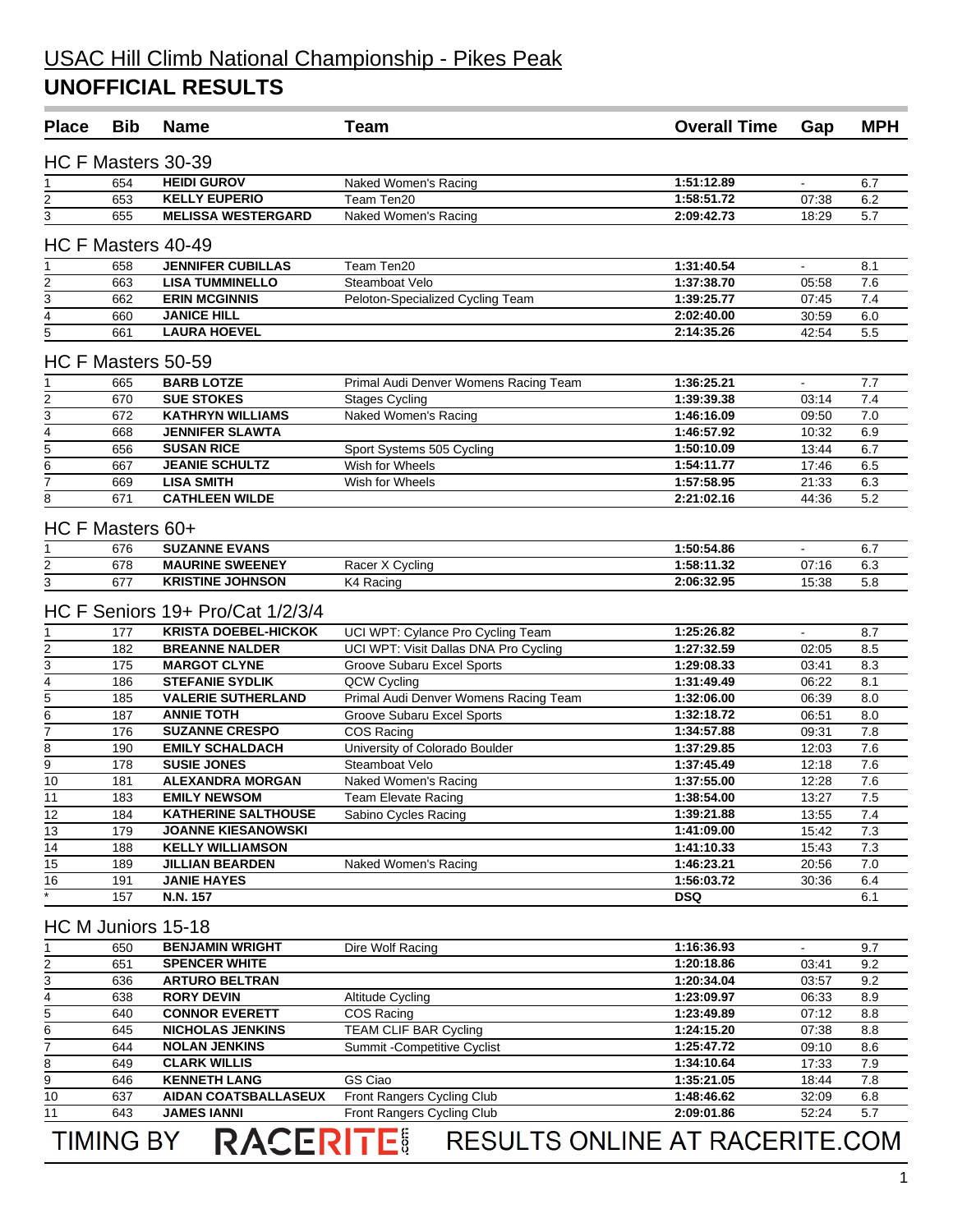**College** 

| <b>Place</b>                       | <b>Bib</b>       | <b>Name</b>                | <b>Team</b>                                         | <b>Overall Time</b>      | Gap            | <b>MPH</b> |
|------------------------------------|------------------|----------------------------|-----------------------------------------------------|--------------------------|----------------|------------|
|                                    |                  | HC M Masters 30-39         |                                                     |                          |                |            |
|                                    | 510              | <b>ADAM ZIMMERMAN</b>      | Prestige Imports/Porsche/Audi Race Team             | 1:21:07.36               |                | 9.1        |
|                                    | 506              | <b>NATE PITZER</b>         | pedal RACING                                        | 1:23:25.39               | 02:18          | 8.9        |
| $\frac{2}{3}$                      | 508              | <b>SCOTT STEINBRECHER</b>  | Primal - Audi Denver                                | 1:26:50.50               | 05:43          | 8.5        |
| $\overline{4}$                     | 503              | <b>MICHAEL HAUBERT</b>     |                                                     | 1:29:22.56               | 08:15          | 8.3        |
|                                    | 509              | <b>CHRIS TOFFOLO</b>       |                                                     | 1:29:35.23               | 08:27          | 8.3        |
| $\frac{5}{6}$                      | 507              | <b>JANZ RONDON</b>         | <b>Team Cycleton</b>                                | 1:31:32.51               | 10:25          | 8.1        |
| $\overline{7}$                     | 502              | <b>TODD KNIGHT</b>         | <b>Team Adrenalin Cycles</b>                        | 1:35:34.49               | 14:27          | 7.7        |
|                                    | 501              | <b>TIMOTHY GRAVES</b>      |                                                     | 1:45:33.23               | 24:25          | 7.0        |
| $\frac{8}{9}$                      | 504              | <b>ANDREW MULLEN</b>       | pedal RACING                                        | 1:59:27.32               | 38:19          | 6.2        |
|                                    |                  | HC M Masters 40-49         |                                                     |                          |                |            |
| 1                                  | 545              | <b>MARK AASMUNDSTAD</b>    |                                                     | 1:14:33.59               | $\blacksquare$ | 9.9        |
|                                    | 525              | <b>RAIK HUSTER</b>         | Sonic Boom Racing                                   | 1:16:58.09               | 02:24          | 9.6        |
| $rac{2}{3}$                        | 521              | <b>JJ CLARK</b>            |                                                     | 1:17:25.09               | 02:51          | 9.6        |
|                                    | 519              | <b>HANNS DETLEFSEN</b>     | CA Cycling Club                                     | 1:17:32.72               | 02:59          | 9.6        |
| $\frac{4}{5}$                      | 532              | <b>NATE LLERANDI</b>       | Sonic Boom Racing                                   | 1:17:57.95               | 03:24          | 9.5        |
|                                    | 547              | <b>NICO TOUTENHOOFD</b>    |                                                     | 1:18:19.22               | 03:45          | 9.5        |
| $rac{6}{7}$                        | 537              | <b>WILLIAM PANKONIN</b>    | Western ID Physicians                               | 1:20:23.11               | 05:49          | 9.2        |
| $\overline{8}$                     | 549              | <b>JONATHAN CAVNER</b>     | Sonic Boom Racing                                   | 1:20:45.35               | 06:11          | 9.2        |
| $\overline{9}$                     | 543              | <b>CLYDE WRIGHT</b>        | Rocky Mountain Road Club                            | 1:20:55.22               | 06:21          | 9.2        |
| $\overline{10}$                    | 520              | <b>OMAR DICKENSON</b>      | Sonic Boom Racing                                   | 1:21:53.34               | 07:19          | 9.1        |
| 11                                 | 544              | <b>ERIC ZOLNER</b>         | Sonic Boom Racing                                   | 1:21:55.38               | 07:21          | 9.0        |
| $\overline{12}$                    | 526              | <b>ERIC JONES</b>          |                                                     | 1:23:38.03               | 09:04          | 8.9        |
| 13                                 | 516              | <b>MONTY BOBO</b>          | Modern Market Racing p/b GR Capital Partners        | 1:24:38.94               | 10:05          | 8.8        |
| 14                                 | 530              | <b>SHAWN KINGREY</b>       |                                                     | 1:26:33.39               | 11:59          | 8.6        |
| 15                                 | 518              | <b>PATRICK CHARLES</b>     | Rodeo                                               |                          |                | 8.5        |
| $\overline{16}$                    | 540              | <b>TIMOTHY SCOTT</b>       |                                                     | 1:26:41.19<br>1:28:25.44 | 12:07<br>13:51 | 8.4        |
| 17                                 | 515              | <b>DARRYN BIGGERSTAFF</b>  | Aggress                                             | 1:28:31.48               |                | 8.4        |
| 18                                 | 517              | <b>CHRIS BYRNE</b>         |                                                     | 1:28:38.26               | 13:57<br>14:04 | 8.4        |
| $\overline{19}$                    | 522              | <b>PHILLIP GRONNIGER</b>   | Twin Peaks CyclingInc<br>Groove Subaru Excel Sports | 1:29:28.04               | 14:54          | 8.3        |
| $\overline{20}$                    |                  | <b>GREG OBOYLE</b>         |                                                     | 1:32:17.09               |                | 8.0        |
| $\overline{21}$                    | 535<br>546       | <b>DAVID HARWARD</b>       |                                                     |                          | 17:43<br>17:58 | 8.0        |
|                                    |                  |                            |                                                     | 1:32:32.08               |                |            |
| $\overline{22}$<br>$\overline{23}$ | 523              | <b>JORGE HINOJOS</b>       | Team Cycleton                                       | 1:32:43.55               | 18:09          | 8.0        |
|                                    | 529              | <b>CHRISTOPHER KELLOGG</b> | <b>MBBC Racing</b>                                  | 1:33:34.89               | 19:01          | 7.9        |
| $\overline{24}$                    | 528              | <b>JASON KAMINSKI</b>      | Old School Industries                               | 1:38:27.58               | 23:53          | 7.5        |
| $\overline{25}$                    | 550              | <b>ERIC WELCH</b>          | Old School Industries                               | 1:38:34.83               | 24:01          | 7.5        |
| 26                                 | 536              | <b>JOSHUA PACE</b>         | <b>Avout Racing</b>                                 | 1:39:45.77               | 25:12          | 7.4        |
| $\overline{27}$                    | 514              | <b>JAY ALLIN</b>           | pedal RACING                                        | 1:40:20.08               | 25:46          | 7.4        |
| 28                                 | 527              | <b>MARK JORGENSEN</b>      | PSCC-Peddler's Shop Cycling Club                    | 1:49:13.52               | 34:39          | 6.8        |
| 29                                 | 548              | <b>IAN MATTESON</b>        | Southern Colorado Velo                              | 1:50:18.45               | 35:44          | 6.7        |
| 30                                 | 513              | <b>WHIT ALLEN</b>          |                                                     | 1:54:18.56               | 39:44          | 6.5        |
| 31                                 | 539              | <b>RUDY SCHUSTER</b>       | Peloton-Specialized Cycling Team                    | 1:56:28.23               | 41:54          | 6.3        |
| 32                                 | 534              | <b>ERIC MILLER</b>         | Reynolds Roofing/CRJ Racing                         | 2:14:52.20               | 1:00:18        | 5.5        |
|                                    |                  | HC M Masters 50-59         |                                                     |                          |                |            |
|                                    | 573              | <b>KEVIN METCALFE</b>      | Chronos Racing p/b Easton Cycling                   | 1:20:08.43               |                | 9.2        |
| $\boldsymbol{2}$                   | 565              | <b>KERRY FARRELL</b>       |                                                     | 1:22:27.15               | 02:18          | 9.0        |
|                                    | 590              | <b>MARK ZIMBELMAN</b>      | VOLO Cycling p/b RMSS                               | 1:23:17.88               | 03:09          | 8.9        |
| $\frac{3}{4}$                      | 583              | <b>SCOTT STEFFEN</b>       | High Desert Bicycles Team                           | 1:23:25.25               | 03:16          | 8.9        |
| $\overline{5}$                     | 579              | <b>GARY SHARP</b>          | Rally Sport Cycling Team                            | 1:23:58.08               | 03:49          | 8.8        |
| 6                                  | 561              | <b>BILL DAHL</b>           | Sport Systems 505 Cycling                           | 1:25:06.07               | 04:57          | 8.7        |
| 7                                  | 576              | <b>JOHN PENDERGRAFT</b>    |                                                     | 1:25:17.16               | 05:08          | 8.7        |
| 8                                  | 567              | <b>BRENDAN HEMP</b>        |                                                     | 1:27:10.32               | 07:01          | 8.5        |
| 5                                  | 559              | <b>GERRY CLAPPER</b>       | <b>FASTER RPM</b>                                   | 1:28:36.39               | 08:27          | 8.4        |
| 10                                 | 553              | <b>DAN ARMIJO</b>          | Squadra Della Pista                                 | 1:28:52.16               | 08:43          | 8.3        |
| 11                                 | 568              | <b>ERIC LONG</b>           | Rocky Mountain Cancer Centers Cycling Team          | 1:29:31.22               | 09:22          | 8.3        |
| 12                                 | 566              | <b>ROBERT FISHER</b>       |                                                     | 1:30:16.16               | 10:07          | 8.2        |
|                                    |                  |                            |                                                     |                          |                |            |
|                                    | <b>TIMING BY</b> | <b>RACERITE!</b>           | RESULTS ONLINE AT RACERITE.COM                      |                          |                |            |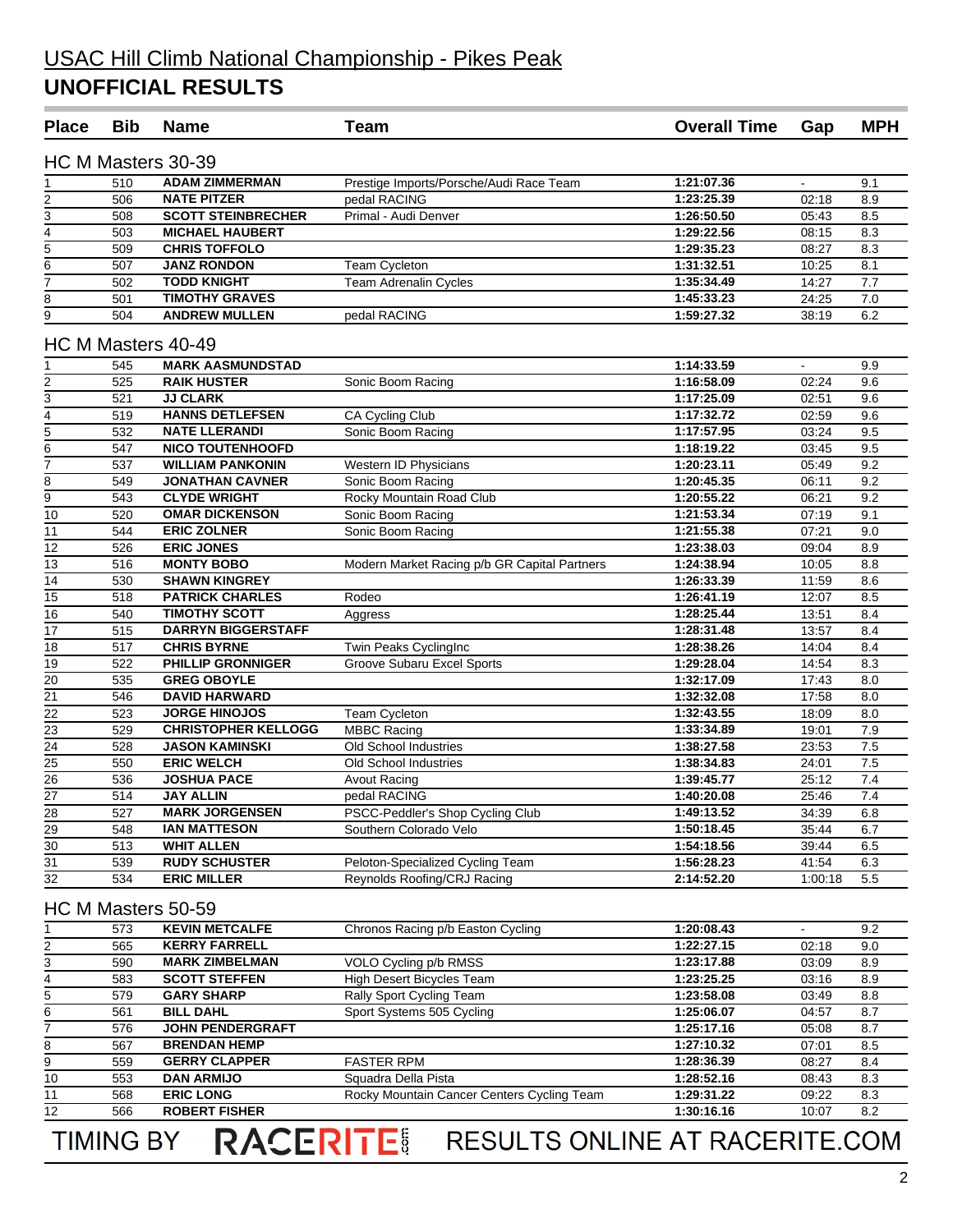#### USAC Hill Climb National Championship - Pikes Peak **UNOFFICIAL RESULTS**

| <b>Place</b>    | <b>Bib</b> | <b>Name</b>            | <b>Team</b>                                  | <b>Overall Time</b> | Gap            | <b>MPH</b>     |
|-----------------|------------|------------------------|----------------------------------------------|---------------------|----------------|----------------|
| 13              | 577        | <b>CHRIS BEAUDIN</b>   | Tierra Plan Racing/CP Racing                 | 1:30:43.20          | 10:34          | 8.2            |
| 14              | 560        | <b>RANDY CULVER</b>    | Tierra Plan Racing/CP Racing                 | 1:31:52.88          | 11:44          | 8.1            |
| 15              | 580        | <b>BILL STALHUTH</b>   | Rocky Mountain Cancer Centers Cycling Team   | 1:32:52.99          | 12:44          | 8.0            |
| 16              | 574        | <b>JAMES NEWSOM</b>    | <b>Team Elevate Racing</b>                   | 1:34:45.00          | 14:36          | 7.8            |
| $\overline{17}$ | 582        | <b>ROBERT STANLEY</b>  | Natural Grocers Cycling Team                 | 1:34:50.82          | 14:42          | 7.8            |
| 18              | 564        | <b>MARK EDWARDS</b>    | Santa Cruz Wheelmen                          | 1:35:42.97          | 15:34          | 7.7            |
| 19              | 575        | <b>CARL NIELSON</b>    | <b>CA Cycling Club</b>                       | 1:35:52.25          | 15:43          | 7.7            |
| $\overline{20}$ | 572        | <b>KEVIN MCNAMARA</b>  | Modern Market Racing p/b GR Capital Partners | 1:37:06.62          | 16:58          | 7.6            |
| 21              | 563        | <b>CHRIS DEIGERT</b>   | Fort Collins Cycling Team                    | 1:37:30.40          | 17:21          | 7.6            |
| $\overline{22}$ | 558        | <b>ELDON GOATES</b>    |                                              | 1:38:04.00          | 17:55          | 7.5            |
| $\frac{23}{24}$ | 588        | <b>KURT WIECK</b>      | Peloton-Specialized Cycling Team             | 1:38:56.91          | 18:48          | 7.5            |
|                 | 570        | <b>DON MASCHKA</b>     | Boulder Cycle Sport/ YogaGlo                 | 1:40:21.72          | 20:13          | 7.4            |
| $\overline{25}$ | 554        | <b>PETE BAKER</b>      | Lefthand Velo Corporation                    | 1:40:35.15          | 20:26          | 7.4            |
| $\frac{26}{27}$ | 555        | <b>LAWRENCE BECK</b>   |                                              | 1:41:15.09          | 21:06          | 7.3            |
|                 | 571        | <b>DAVID MCCLURE</b>   | <b>Team Rio Grande</b>                       | 1:41:51.86          | 21:43          | 7.3            |
| $\overline{28}$ | 569        | <b>MICHAEL LOOSE</b>   |                                              | 1:44:12.34          | 24:03          | 7.1            |
| $\frac{29}{30}$ | 584        | <b>DARCY STRAUB</b>    |                                              | 1:45:05.31          | 24:56          | 7.0            |
|                 | 578        | <b>STEVEN RENANDER</b> |                                              | 1:51:20.87          | 31:12          | 6.6            |
| 31              | 587        | <b>TROY WESTERGREN</b> | Primal - Audi Denver                         | 1:51:47.58          | 31:39          | 6.6            |
| $\frac{32}{33}$ | 562        | <b>JOE DAILEY</b>      | Spradley Barr Wind Chill Cycling             | 1:55:58.26          | 35:49          | 6.4            |
|                 | 581        | <b>MARK STAMPER</b>    |                                              | 2:03:23.44          | 43:15          | 6.0            |
|                 |            | HC M Masters 60-69     |                                              |                     |                |                |
|                 | 615        | <b>WAYNE WATSON</b>    | Define Cycling Team                          | 1:29:29.42          | $\blacksquare$ | 8.3            |
| 2               | 602        | <b>GEOFF COOPER</b>    | Lefthand Velo Corporation                    | 1:30:40.89          | 01:11          | 8.2            |
| 3               | 617        | <b>STEVE JOHNSON</b>   | <b>Team Specialized Masters</b>              | 1:31:42.94          | 02:13          | 8.1            |
| 4               | 608        | <b>STEVE MATOUS</b>    | Rocky Mountain Cancer Centers Cycling Team   | 1:32:25.63          | 02:56          | 8.0            |
| 5               | 601        | <b>ED CHAMBERLIN</b>   |                                              | 1:33:00.63          | 03:31          | 8.0            |
| 6               | 618        | <b>RICHARD MULL</b>    | <b>Big Orange Cycling</b>                    | 1:33:27.65          | 03:58          | 7.9            |
| $\overline{7}$  | 604        | <b>DAVID HILLYARD</b>  |                                              | 1:36:20.55          | 06:51          | 7.7            |
| $\Omega$        | FOP        | <b>DUCCELL ACLECAN</b> |                                              | 1.20.22.05          | 00.52          | 7 <sub>4</sub> |

|    | 604 | <b>DAVID HILLYARD</b>    |                                                       | 1:36:20.55 | 06:51 | 7.7 |
|----|-----|--------------------------|-------------------------------------------------------|------------|-------|-----|
| 8  | 598 | <b>RUSSELL ASLESON</b>   |                                                       | 1:39:23.05 | 09.53 | 7.4 |
| 9  | 600 | <b>GREG BOWERMAN</b>     |                                                       | 1:40:57.87 | 11:28 | 7.3 |
| 10 | 605 | <b>WILLIAM KELLAGHER</b> | Rocky Mountain Cancer Centers Cycling Team            | 1:40:59.49 | 11:30 | 7.3 |
| 11 | 612 | <b>JERRY ROME</b>        | Local Velo                                            | 1:43:56.95 | 14:27 | 7.1 |
| 12 | 609 | <b>RICK MONTGOMERY</b>   | Local Velo                                            | 1:44:58.48 | 15:29 | 7.0 |
| 13 | 611 | THOMAS RAMSEY            | Sabino Cycles Racing                                  | 1:46:24.26 | 16:54 | 7.0 |
| 14 | 599 | THOMAS BAIN              | Geri Atrix                                            | 1:50:08.31 | 20:38 | 6.7 |
| 15 | 606 | <b>FRANZ KELSCH</b>      | Team Red Rock                                         | 1:54:13.59 | 24:44 | 6.5 |
| 16 | 607 | <b>PETE LOFTIS</b>       | Support Clean Sport / SeaSucker / Guttenplan Coaching | 2:01:23.45 | 31:54 | 6.1 |
| 17 | 610 | <b>MARK NOBLE</b>        | COS Racing                                            | 2:04:32.39 | 35:02 | 5.9 |
| 18 | 613 | <b>MICHAEL ROSENTHAL</b> | Spradley Barr Wind Chill Cycling                      | 2:13:09.91 | 43:40 | 5.5 |

#### HC M Masters 70+

|   | 624 | <b>S DURWARD HIGGINS</b> | Scenic City Velo             | 1:38:27.36 |         | 7.5 |
|---|-----|--------------------------|------------------------------|------------|---------|-----|
| 2 | 623 | <b>RICHARD ELLWANGER</b> | Aggress                      | 1:43:27.86 | 05:00   | 7.2 |
| 3 | 628 | <b>MICHAEL RABER</b>     | Green Mountain Sports Velo   | 1:56:08.10 | 17:40   | 6.4 |
| 4 | 626 | <b>LARRY PETERSON</b>    | Team Endurance 360           | 1:58:49.60 | 20:22   | 6.2 |
| 5 | 621 | <b>CHARLES DAY</b>       | Gallatin Valley Bicycle Club | 2:16:23.83 | 37:56   | 5.4 |
| 6 | 630 | <b>ROGER SPRINGER</b>    | San Diego Cyclo Vets         | 2:24:42.00 | 46:14   | 5.1 |
|   | 631 | <b>STAN SWALLOW</b>      | Team Endurance 360           | 2:30:54.75 | 52:27   | 4.9 |
| 8 | 625 | <b>MAURICE JOHN</b>      |                              | 2:34:24.23 | 55:56   | 4.8 |
| 9 | 629 | <b>JAMES REMINGTON</b>   |                              | 2:38:41.02 | 1:00:13 | 4.6 |

#### HC M Seniors 19+ Pro/Cat 1/2/3/4/5

|              | 125              | <b>LEROY POPOWSKI</b>     | <b>IUWI</b>                   | 1:10:13.56                     |       | 10.6 |
|--------------|------------------|---------------------------|-------------------------------|--------------------------------|-------|------|
|              | 115              | <b>RORY KELLY</b>         | Simple Racing                 | 1:10:29.68                     | 00:16 | 10.5 |
| 3            | 109              | <b>JOHNATHAN FRETER</b>   | UCI CT: Astellas Cycling Team | 1:10:52.86                     | 00:39 | 10.5 |
| 4            | 105              | <b>CHRISTOPHER BUTLER</b> | UCI CT: Cycling Academy Team  | 1:11:04.34                     | 00:50 | 10.4 |
| $\mathbf{5}$ | 106              | <b>JUSTIN MAUCH</b>       | Herbalife Marc Pro            | 1:12:19.10                     | 02:05 | 10.3 |
|              | <b>TIMING BY</b> | <b>RACERITE!</b>          |                               | RESULTS ONLINE AT RACERITE COM |       |      |

# RESULTS ONLINE AT RACERITE.COM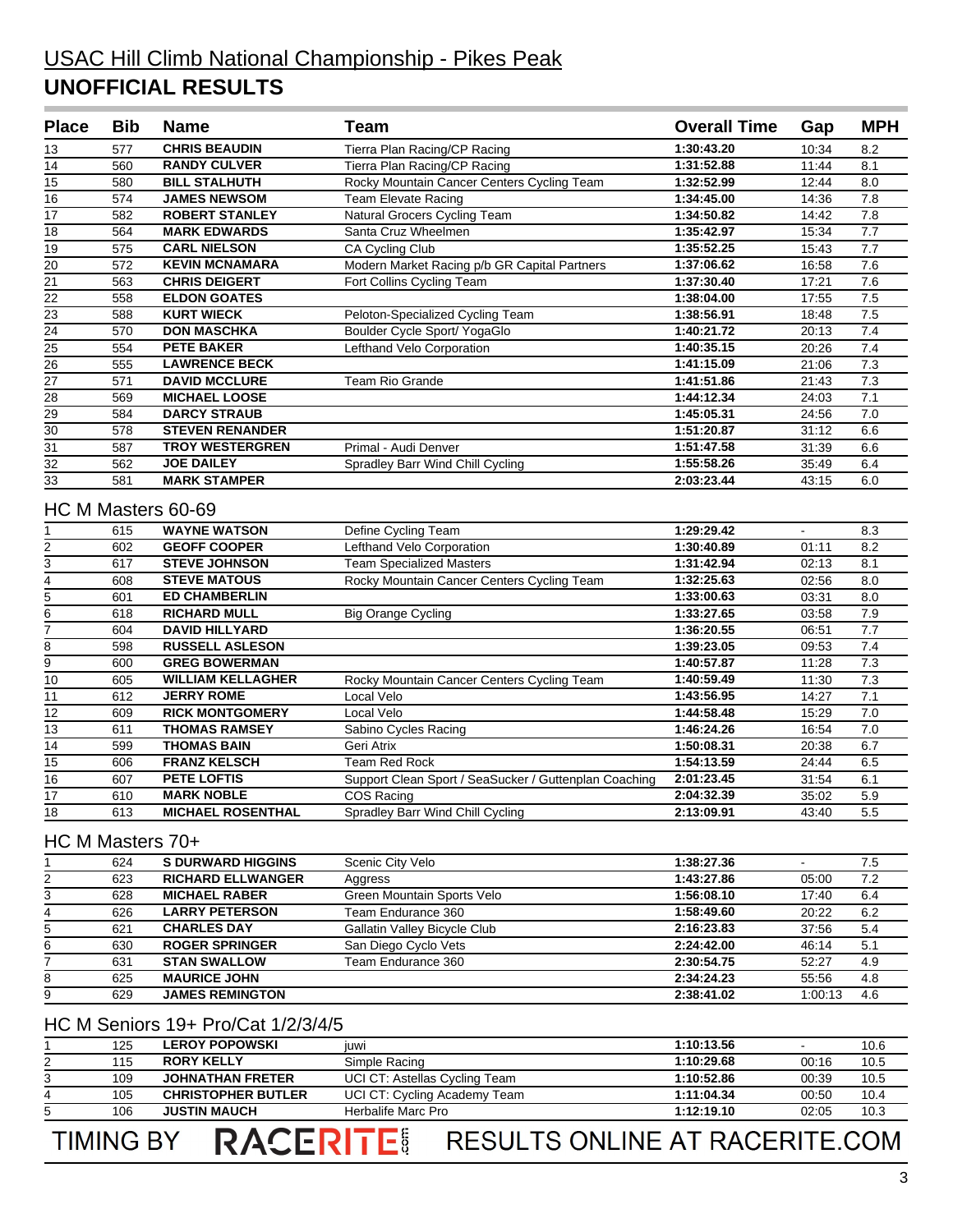#### USAC Hill Climb National Championship - Pikes Peak **UNOFFICIAL RESULTS**

| <b>Place</b>                       | <b>Bib</b> | <b>Name</b>                | Team                                | <b>Overall Time</b> | Gap   | <b>MPH</b> |
|------------------------------------|------------|----------------------------|-------------------------------------|---------------------|-------|------------|
| 6                                  | 107        | <b>CHRISTOPHER CARR</b>    | Simple Racing                       | 1:13:35.11          | 03:21 | 10.1       |
| $\overline{7}$                     | 127        | <b>CHAD YOUNG</b>          | UCI CT: Axeon Hagens Berman         | 1:14:00.82          | 03:47 | 10.0       |
| 8                                  | 119        | <b>DAVID LEONARD</b>       | Natural Grocers Cycling Team        | 1:15:16.70          | 05:03 | 9.8        |
| 9                                  | 137        | <b>THOMAS WAVRIN</b>       | NorthStar Development               | 1:17:37.71          | 07:24 | 9.5        |
| 10                                 | 103        | <b>LANDRY BOBO</b>         | COS Racing                          | 1:17:44.05          | 07:30 | 9.5        |
| $\overline{11}$                    | 104        | <b>CHRISTOPHER BRENNAN</b> | Century Road Club Assoc             | 1:17:49.93          | 07:36 | 9.5        |
| $\overline{12}$                    | 101        | <b>BRANDON BABIRACKI</b>   | COS Racing                          | 1:19:14.55          | 09:00 | 9.4        |
| $\overline{13}$                    | 114        | <b>TREVOR JOHNSON</b>      | <b>US Military Endurance Sports</b> | 1:19:19.97          | 09:06 | 9.3        |
| 14                                 | 120        | <b>NICK KADLEC</b>         | Natural Grocers Cycling Team        | 1:19:27.63          | 09:14 | 9.3        |
| 15                                 | 138        | <b>CHAD HALL</b>           | <b>Big Orange Cycling</b>           | 1:21:06.28          | 10:52 | 9.1        |
| 16                                 | 126        | <b>TREVOR REHM</b>         |                                     | 1:21:24.52          | 11:10 | 9.1        |
| 17                                 | 122        | <b>PHILIP NEWSOM</b>       |                                     | 1:21:51.98          | 11:38 | 9.1        |
| 18                                 | 102        | <b>BRANDON BIRDSONG</b>    |                                     | 1:25:32.24          | 15:18 | 8.7        |
| 19                                 | 130        | <b>GRANT SIMONDS</b>       | Ski City Cycling                    | 1:26:31.71          | 16:18 | 8.6        |
| 20                                 | 139        | <b>CODY HOGGATT</b>        | COS Racing                          | 1:26:40.07          | 16:26 | 8.5        |
| 21                                 | 140        | <b>ELI CASHMAN</b>         |                                     | 1:28:26.70          | 18:13 | 8.4        |
| 22                                 | 121        | <b>ERIC MORGAN</b>         | COS Racing                          | 1:28:31.16          | 18:17 | 8.4        |
| 23                                 | 133        | <b>NATHAN SPRATT</b>       |                                     | 1:32:36.79          | 22:23 | 8.0        |
| $\frac{24}{25}$<br>$\frac{25}{26}$ | 112        | <b>KEVIN HIGGINS</b>       |                                     | 1:34:23.98          | 24:10 | 7.8        |
|                                    | 136        | <b>STERLING WATSON</b>     | COS Racing                          | 1:37:48.40          | 27:34 | 7.6        |
|                                    | 132        | <b>REED SOEHNEL</b>        | Sport Systems 505 Cycling           | 1:38:00.54          | 27:46 | 7.6        |
| $\overline{27}$                    | 113        | <b>PETER JACKMAN</b>       |                                     | 1:38:36.52          | 28:22 | 7.5        |
| $\overline{28}$                    | 201        | <b>BEN ROTHSCHILD</b>      | <b>Snyder Factory Racing</b>        | 1:40:17.97          | 30:04 | 7.4        |
| $\overline{29}$                    | 129        | <b>UNKNOWN RIDER</b>       |                                     | 1:40:17.98          | 30:04 | 7.4        |
| $\overline{30}$                    | 108        | <b>GRANT CLAASSEN</b>      | <b>US Military Endurance Sports</b> | 1:40:34.91          | 30:21 | 7.4        |
| 31                                 | 141        | <b>TRAVIS NICKS</b>        |                                     | 1:41:21.82          | 31:08 | 7.3        |
| 32                                 | 128        | <b>ANDY ROSSETTO</b>       |                                     | 1:45:42.42          | 35:28 | 7.0        |
| 33                                 | 135        | <b>BRYAN SUNDAY</b>        | <b>Boston Mountain Cyclists</b>     | 1:49:46.33          | 39:32 | 6.7        |
| $\overline{34}$                    | 110        | <b>DILLON HARGRAVE</b>     | Soundpony Triad Bank                | 1:55:32.36          | 45:18 | 6.4        |
|                                    |            | <b>HC M Tandem - Blind</b> |                                     |                     |       |            |

635 **CLARK RACHFAL 2:25:05.45** - 5.1

Number of records: 183

TIMING BY RACERITE RESULTS ONLINE AT RACERITE.COM